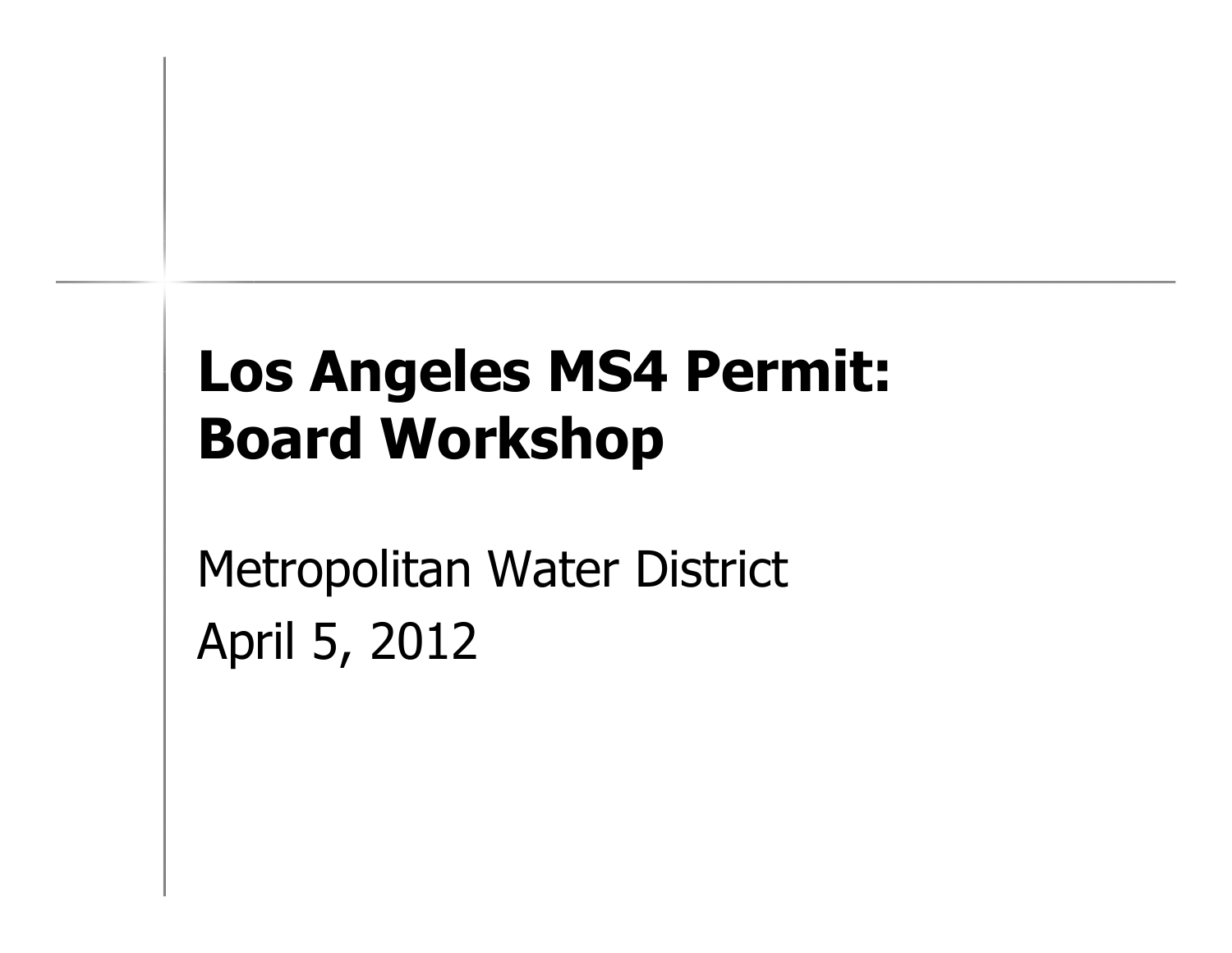# Storm Water Management Program: Minimum Control Measures

- $\blacksquare$  Outlined in 40 CFR 122.26(d)(2)(iv)
	- Industrial / Commercial Program
	- –Development Construction Program
	- Illicit Connections/Illicit Discharges Elimination Program
	- –Public Agency Activities Program
	- –New Development/Redevelopment Program<br>Public Information and Particination Program
	- Public Information and Participation Program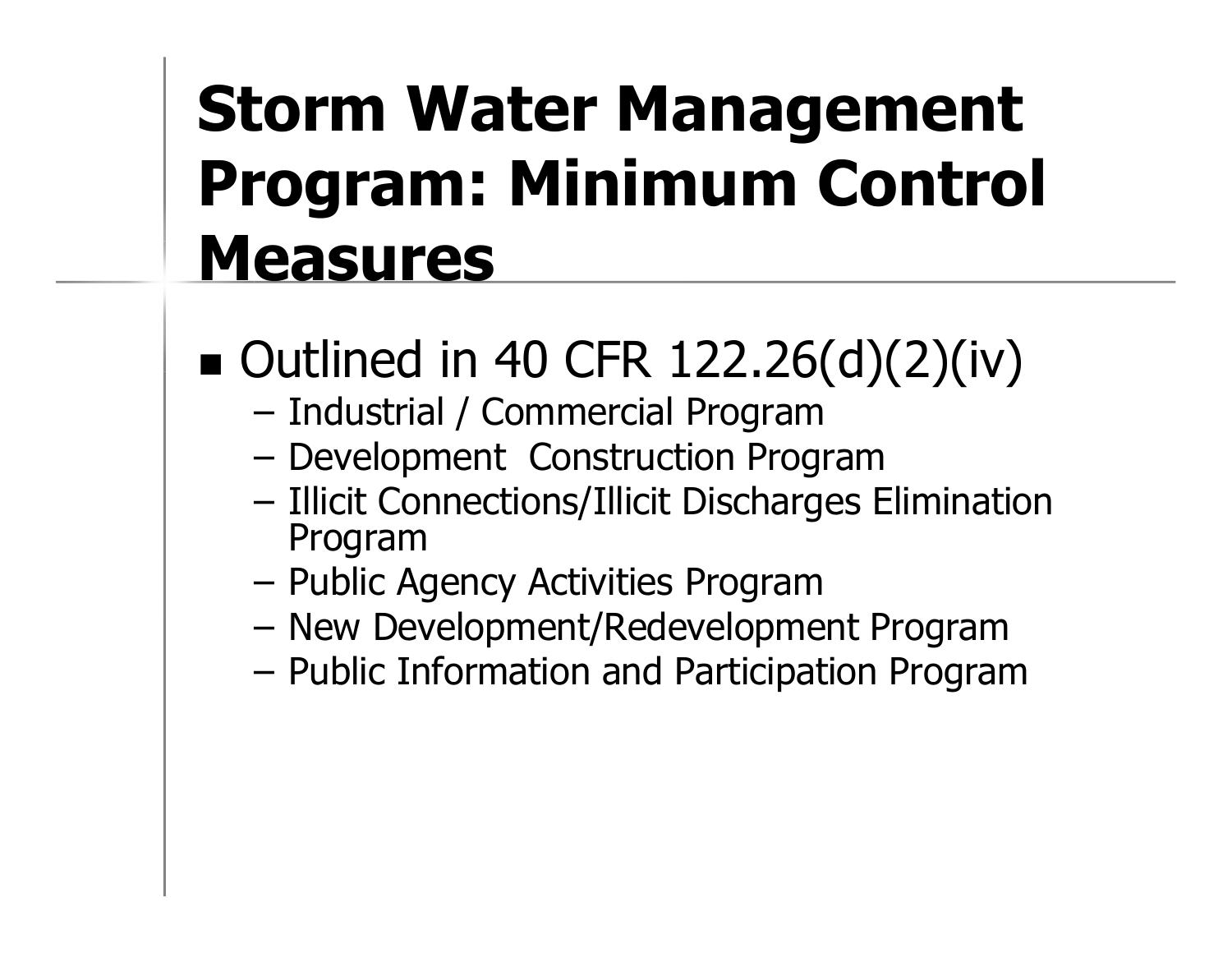# Minimum Control Measures Customization

- Staff working proposal represents baseline, or default requirements
- **Permittees may propose** *customized actions* to achieve equivalent pollutant control
	- Based on water quality conditions in the area Based on water quality conditions in the area<br>under the Permittee's jurisdiction or within the under the Permittee's jurisdiction or within the<br>watershed management area<br>Executive Officer annroval required
	- –Executive Officer approval required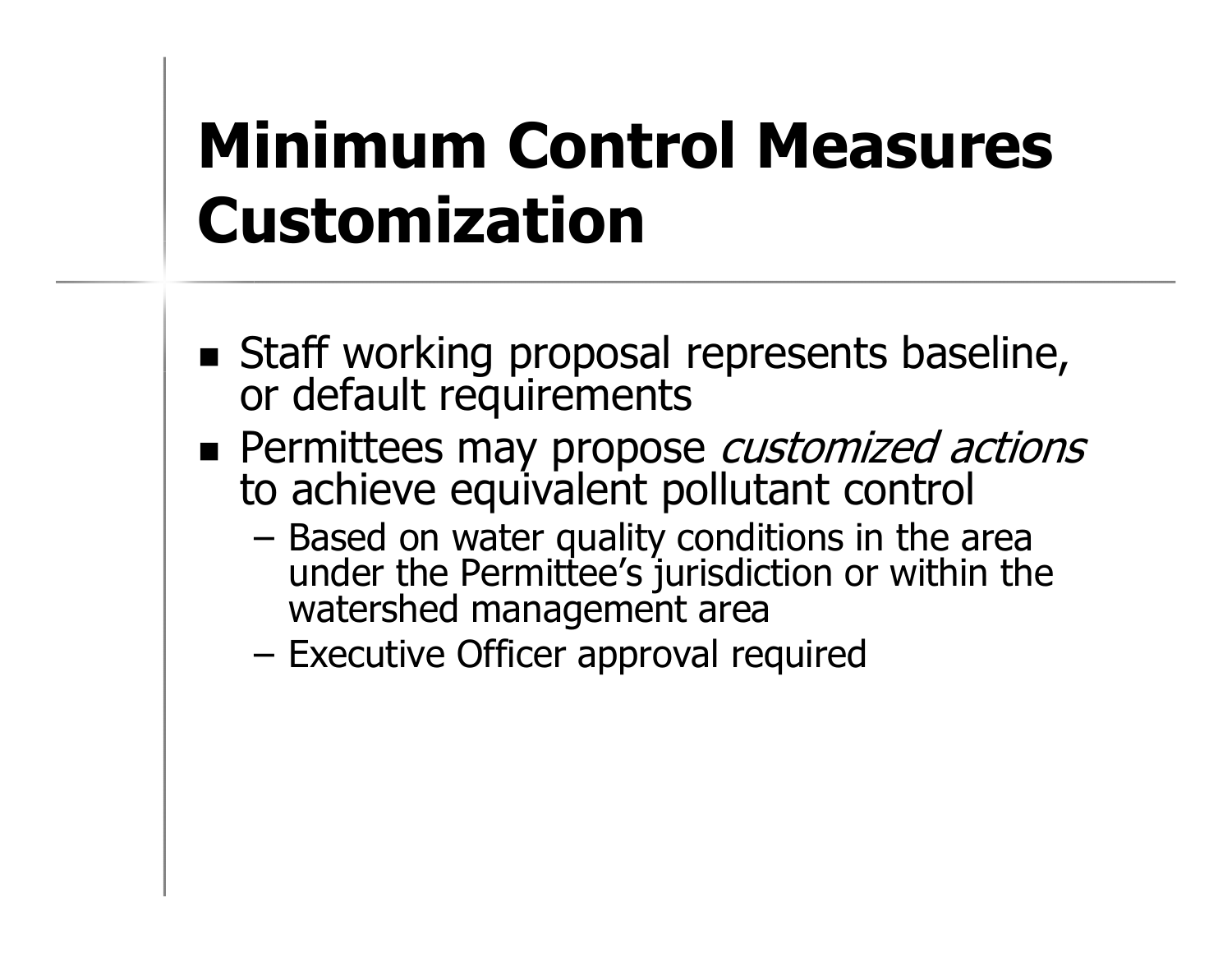### Minimum Control Measure - Public Information and Participation Program

- $\blacksquare$  Increase the adverse impacts of storm water pollution, and change the behavior of target audiences to reduce pollution.
- **Flexibility to customize based on water quality** issues in implementation area
- **Implementation scale** 
	- Individual Iuricdictior Individual jurisdiction
	- Watershed<br>County wic
	- County wide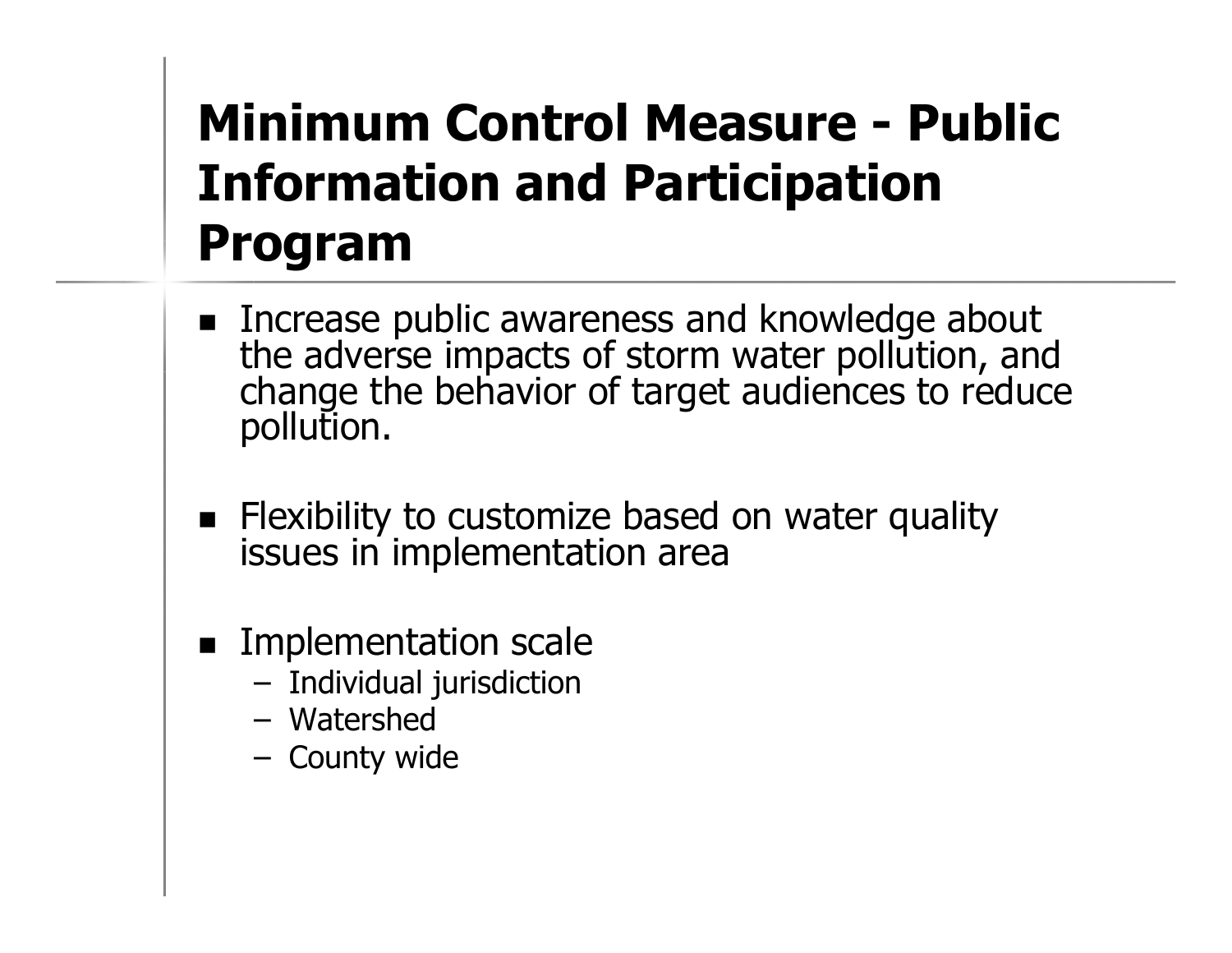## Public Information and Participation Program – Key **Elements**

- **Public Participation** 
	- Machanicme tor n Mechanisms for public reporting<br>Events to involve the public in p
	- Events to involve the public in pollution prevention and clean-up
- **Residential Outreach** 
	- USAC/201/Articina c21 PSAs/advertising campaigns addressing targeted issues
	- Distribute activity specific educational materials at retail locations
	- Provide schools with educational materials on stormwater<br>pollution *("Erase the Waste" or CEEIN materials may be* pollution *("Erase the Waste" or CEEIN materials may be*<br>*used*)
	- Maintain website with educational materials / link s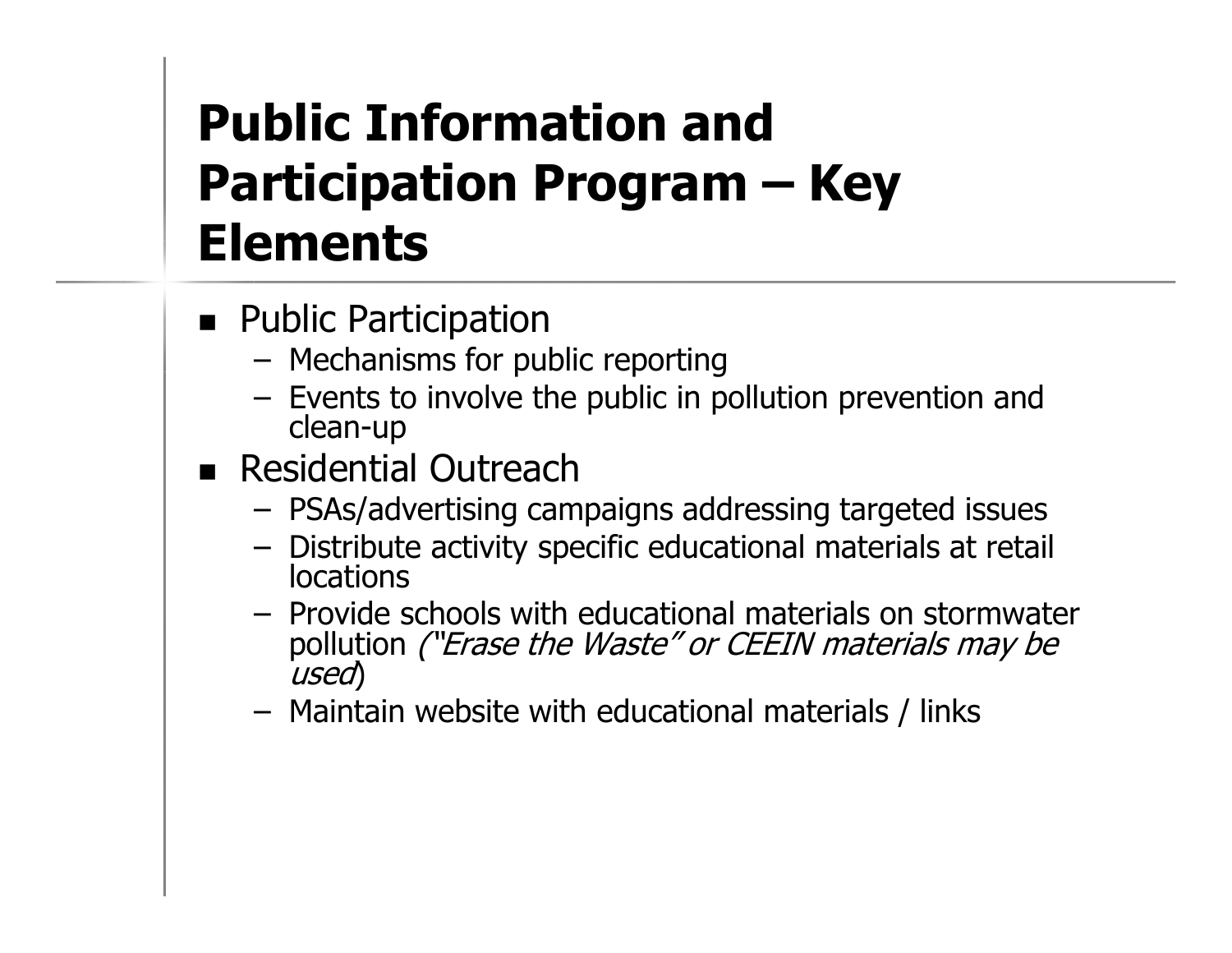#### Minimum Control Measure –Industrial/Commercial Sources

- **Ensure implementation of BMP and eliminate illicit** connection s/discharges from industrial/commercial facilities to control the discharge of pollutants to the MS4
- **Flexibility to customize based on** 
	- **Inspection history**<br>Industrial sectors
	- **Industrial sectors**<br>Subwatershed are
	- Subwatershed areas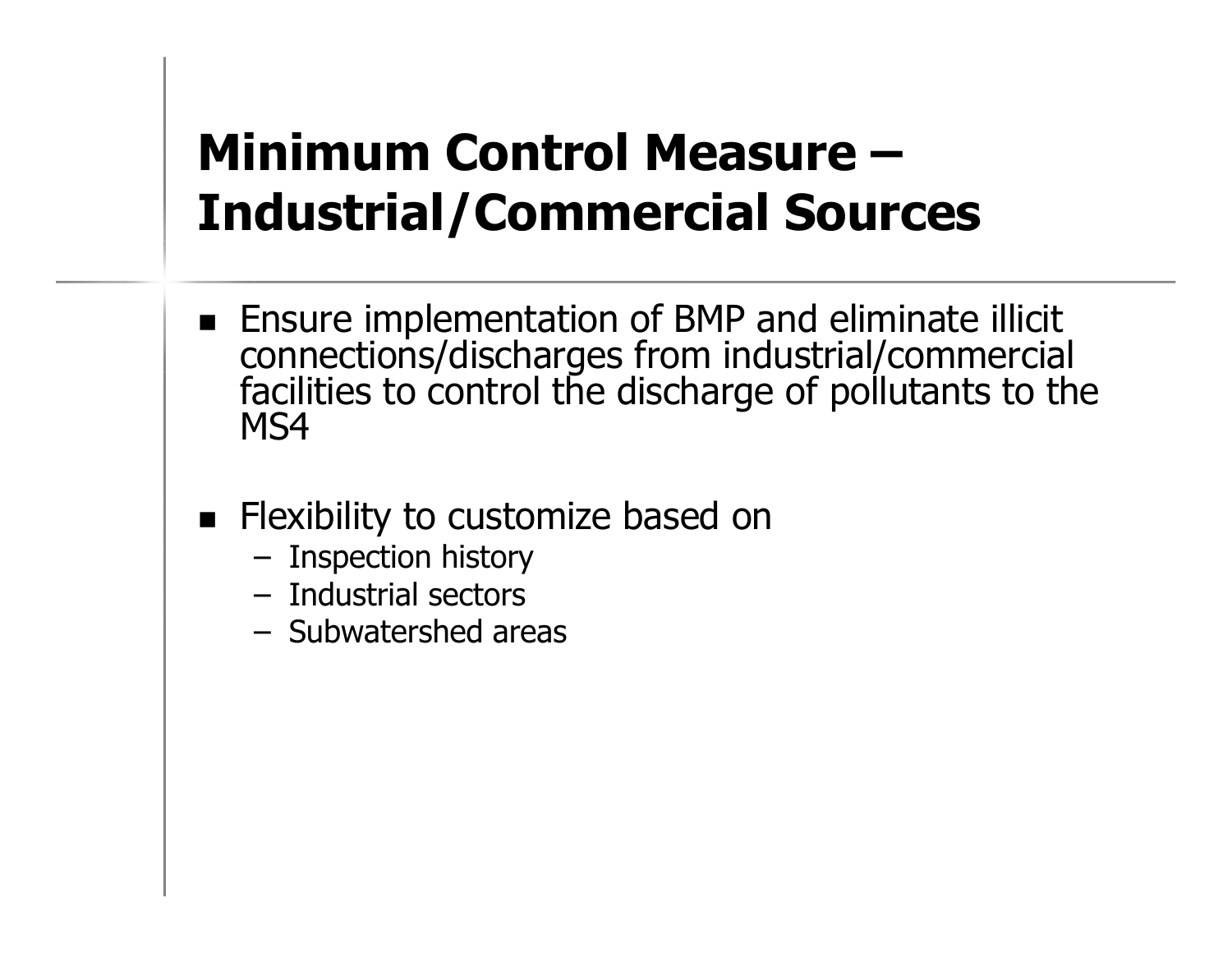### Industrial/Commercial Facilities Control Program – Key Elements

- Watershed-based database of all industrial and commercial facilities
- Outreach & business assistance program
- Two inspections of all designated industrial/commercial facilities within 5 years
	- Encure RMD implementation (CASOA RMD manua Ensure BMP implementation (CASQA BMP manual)
	- Verify permit coverage and No Exposure Condition (if Necessary)
- **Progressive enforcement, where necessary**
- Significant Difference from 2001
	- No corporate outreach<br>Prescriptive RMP imple
	- Prescriptive BMP implementation (CASQA manual)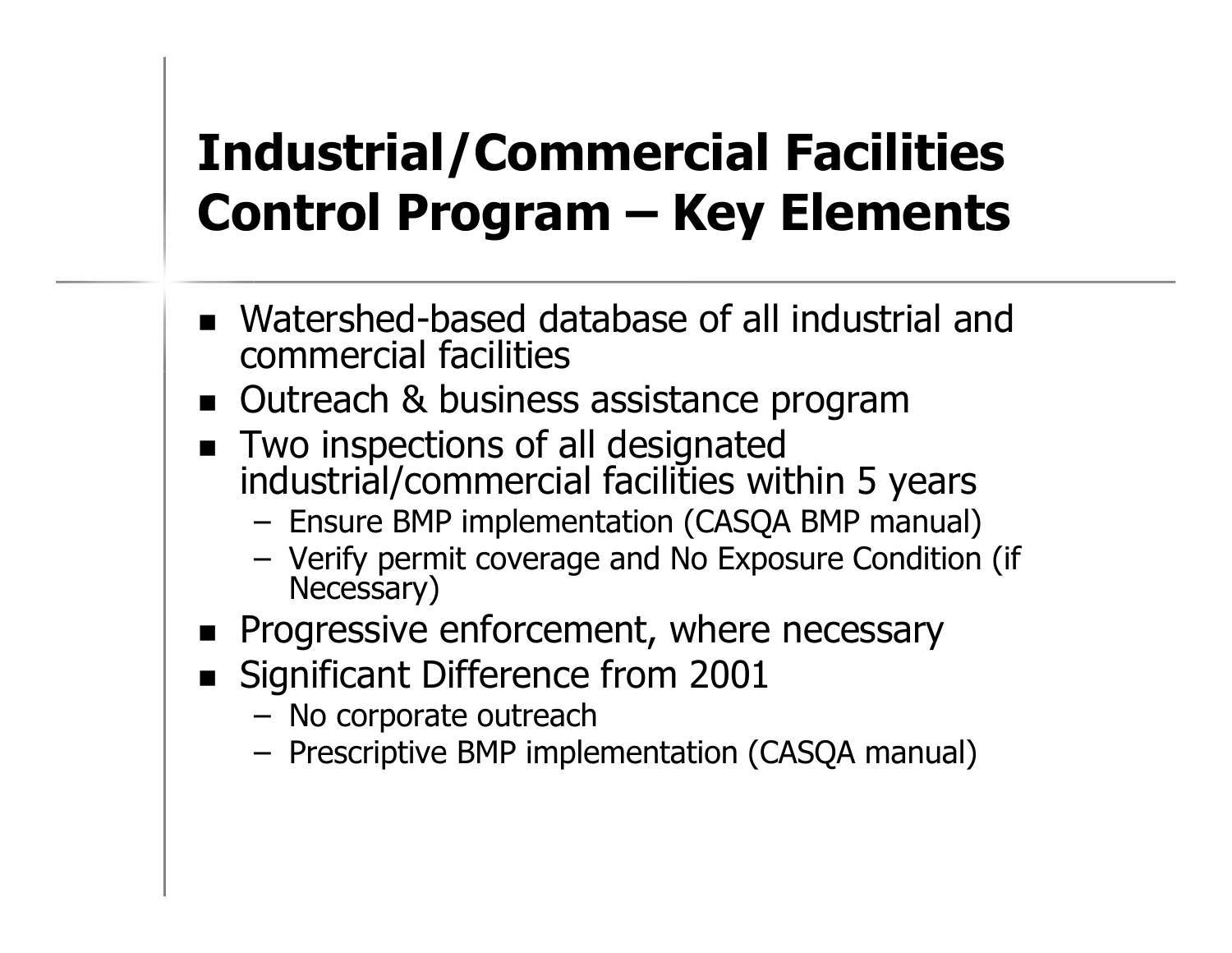### Minimum Control Measure - New Development and Redevelopment

- Minimize the impacts of development and significant redevelopment projects on water quality and hydrology
- Flexibility to customize through incentives for replenishing groundwater and retrofitting existing development
- **EXEGE Requirements** 
	- On-site retention of the storm water runoff volume On-site retention of the storm water runoff volume<br>resulting from the 85<sup>th</sup> percentile, 24-hour storm on resulting from the 85<sup>th</sup> percentile, 24-hour storm or the<br>0.75 inch 24-hour storm, whichever is greater
	- Off-site mitigation required where on-site retention is technically infeasible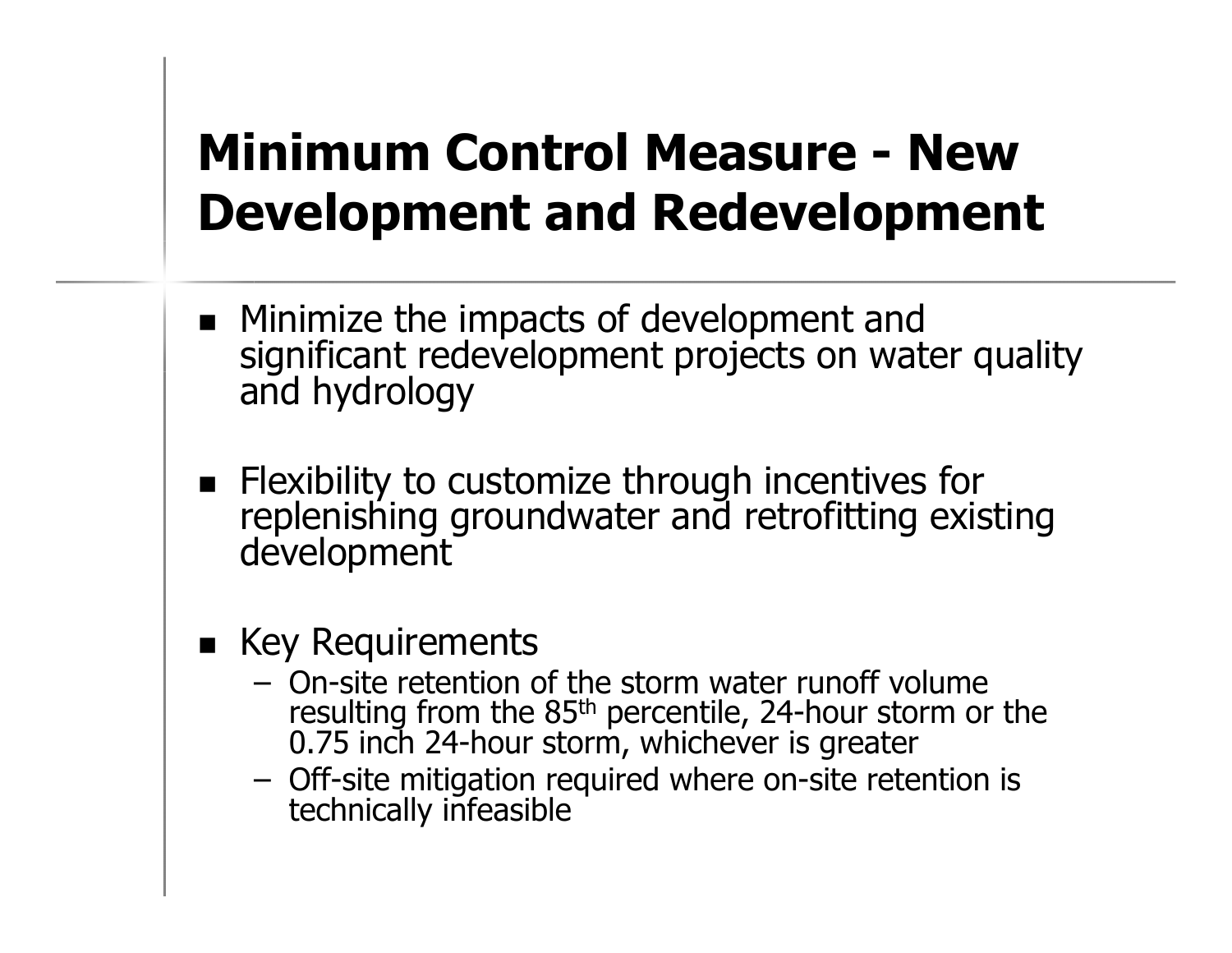#### Minimum Control Measure- New Development and Redevelopment

- **E** Storm Water Management Options
	- Most Preferred: On-site retention or Off-site regional groundwater replenishment
	- Medium Preferred: Off-site infiltration/bioretention or Medium Preferred: Off-site infiltration/bioretention or Retrofit of existing development (e.g. green streets)
	- Least Preferred: On-site biofiltration systems, sized to treat 1.5 times the water quality design volume that could not be addressed by any of the other management options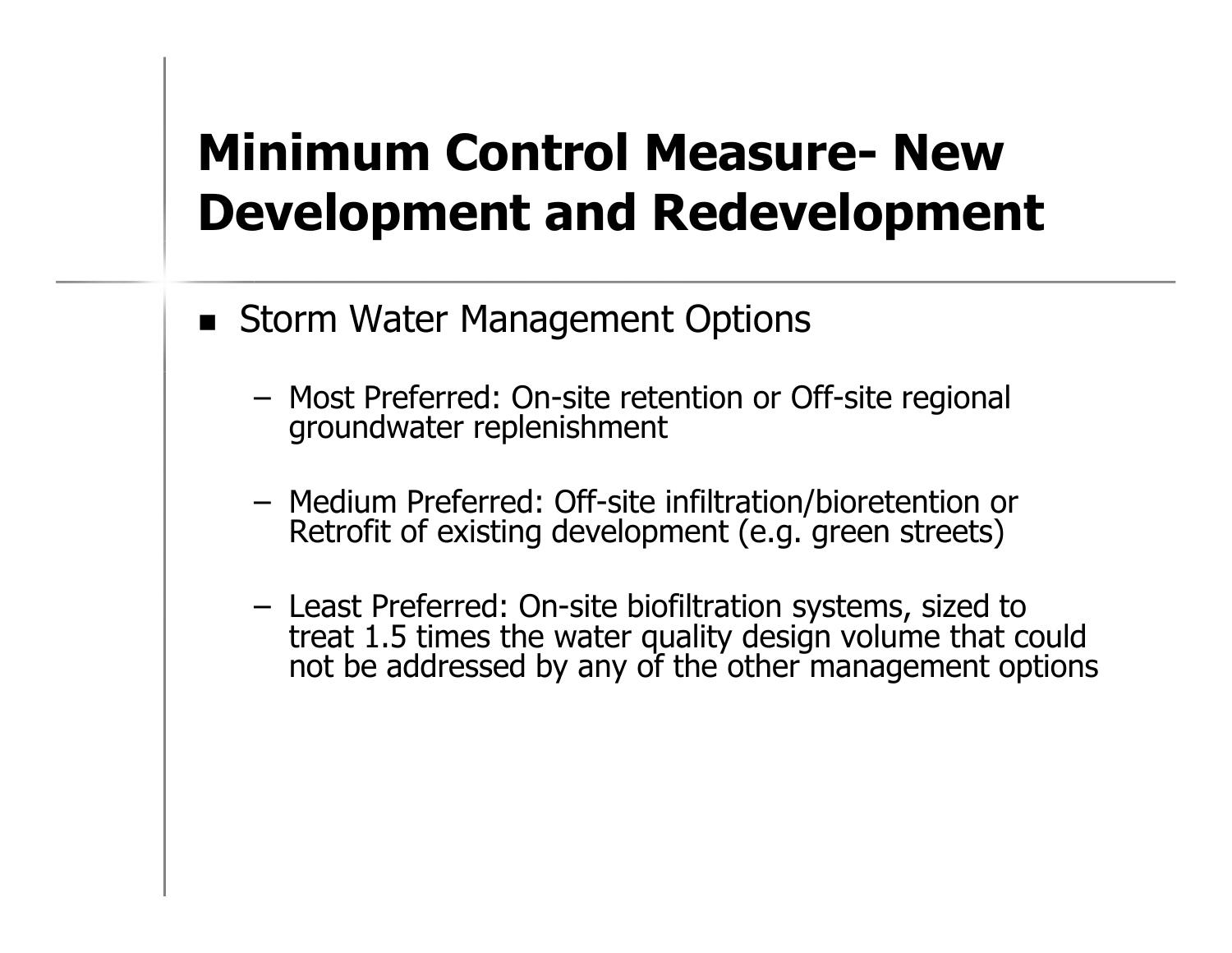#### Minimum Control Measure- New Development and Redevelopment

- $\blacksquare$  Significant Differences from 2001
	- Prioritization of on-site retention
	- The allowance for groundwater replenishment projects and retrofit projects in lieu of on-site retention
	- Prioritization of off-site retention over on-site biofiltration
	- Greater specificity of biofiltration BMP design
	- Requirement to monitor effectiveness of treatment BMPs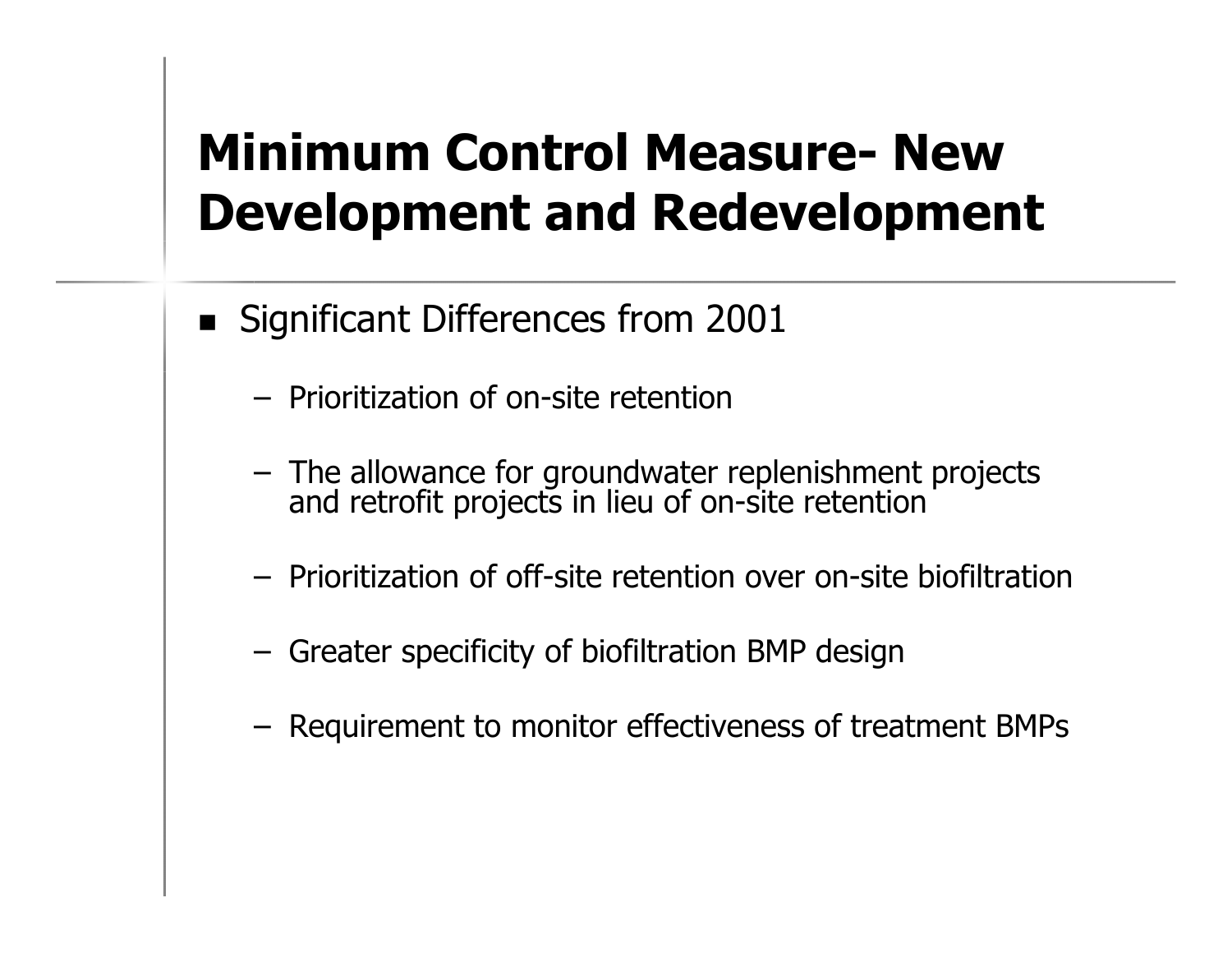#### Minimum Control Measure- New Development and Redevelopment

#### Hydromodification

- **Applies to "Natural Drainage Areas"**
- **Requirements** 
	- On-site retention of 95th percentile, 24-hour storm, or<br>RMP implementation to ensure the rupoff flow rate
	- BMP implementation to ensure the runoff flow rate, BMP implementation to ensure the runoff flow rate, volume, velocity, and duration do not exceed predevelopment condition for 2-year, 24-hour rainfall event
	- The Erosion Potential (Ep) in the receiving water channel will approximate 1, as determined by a HydromodificationAnalysis Study
- Significant Difference
	- $-$  The inclucion of very The inclusion of very specific and detailed hydromodification requirements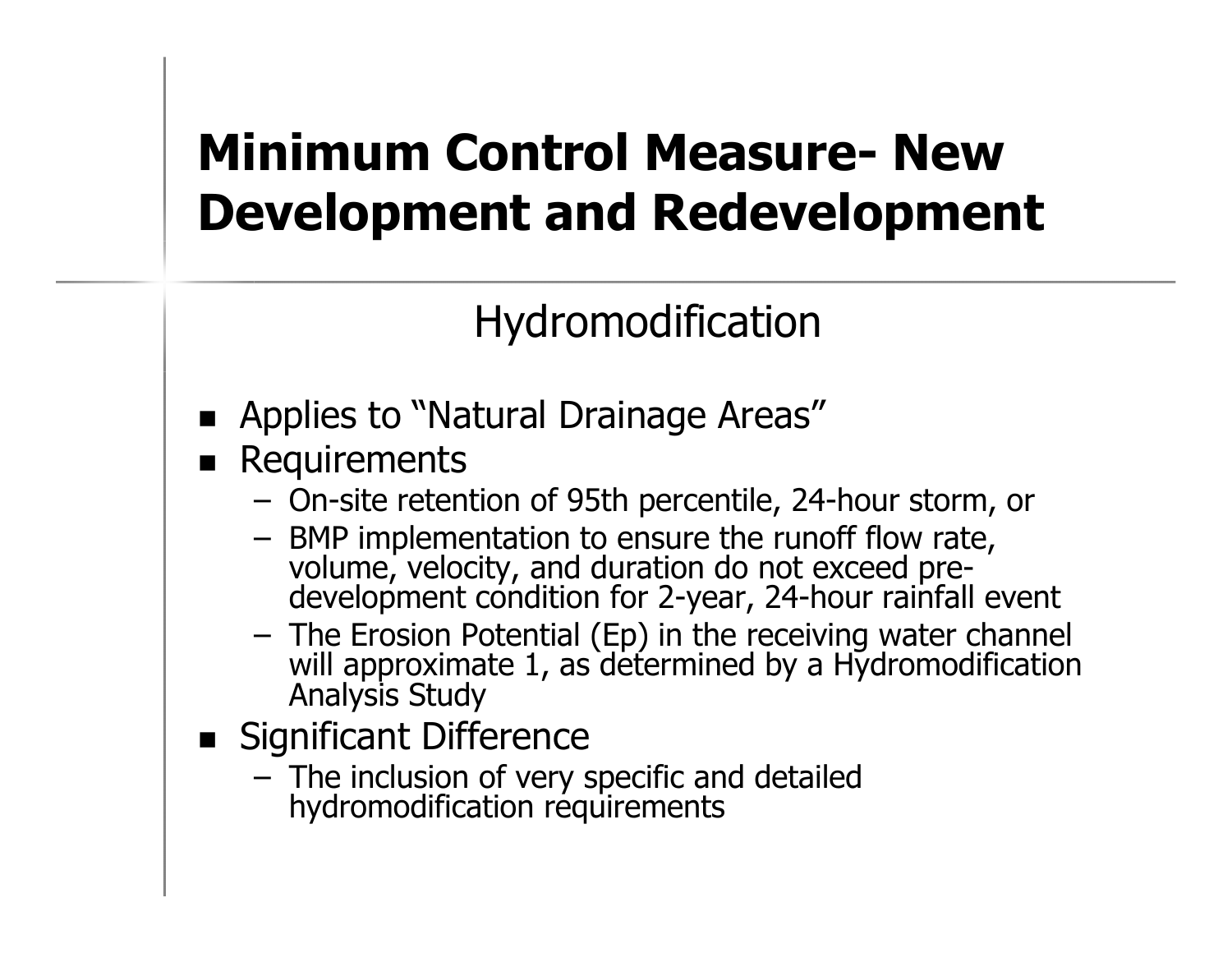#### Minimum Control Measure –Development Construction Program

- **Ensure implementation of BMPs to reduce the** contribution of pollutants from construction activities to the MS4
- Key Requirements
	- Inventory of grading permits, encroachment permits, demolition permits, building permits, or construction permits
	- Davelo Development, review and written approval of a Erosion and Sediment Control Plan (ESCP)
	- BMP implementation (per CASQA or Caltrans manual)<br>Education outreach for construction site operators
	- Education outreach for construction site operators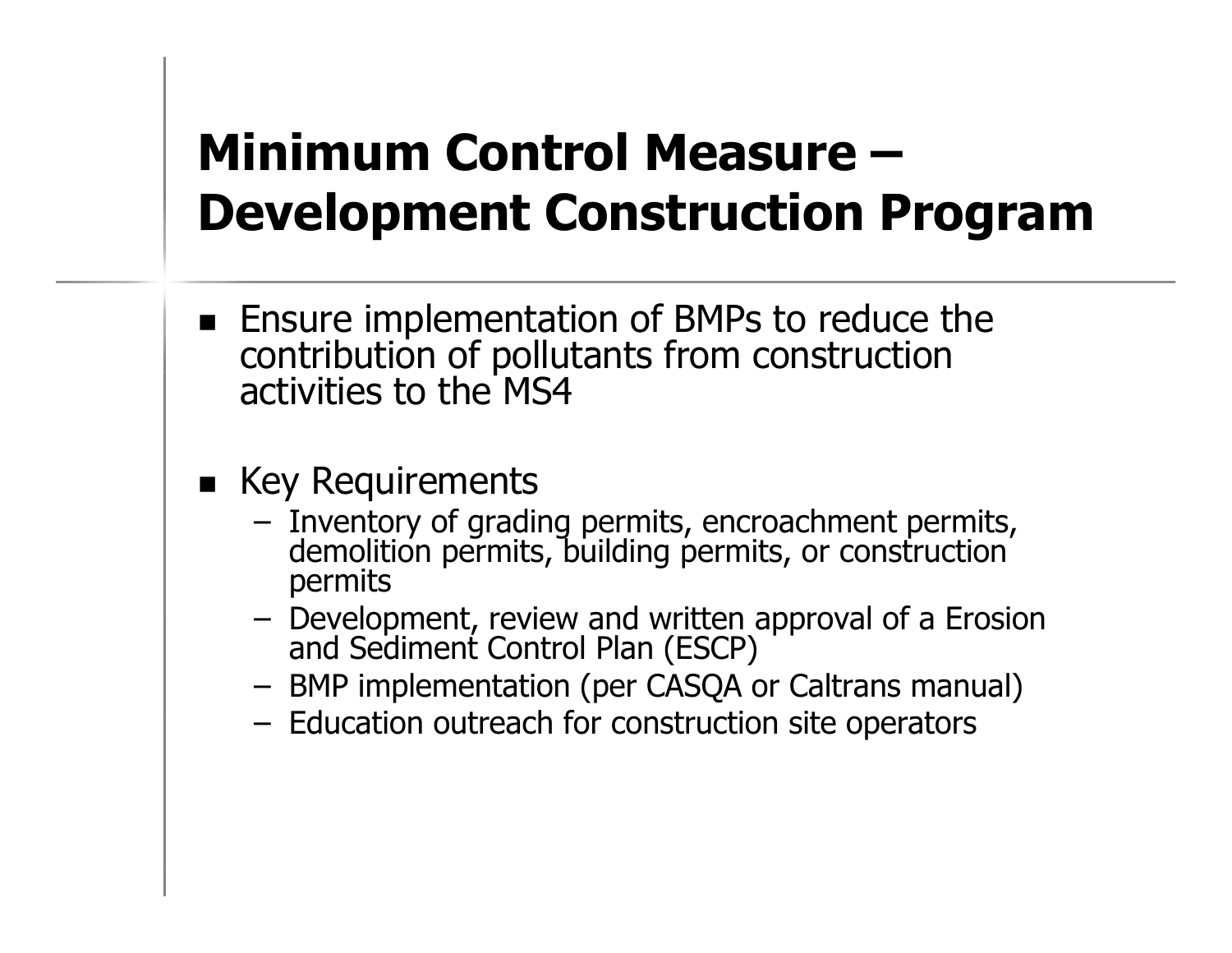### Minimum Control Measure –Development Construction Program

- Significant Difference(s)
	- Electronic Inventory<br>Elimination of Local
	- Elimination of Local SWPPP Requirement<br>Prescriptive RMP implementation (e.g. CL
	- Prescriptive BMP implementation (e.g. CASQA manual and Caltrans Manual)
	- Tiered BMP Approach<br>e.g. Non-storm water
		- e.g. Non-storm water management listed for larger sites
	- Risk Level BMP Implementation<br>⊌ e.g. Sites discharging to sediment
		- e.g. Sites discharging to sediment/siltation require enhanced BMPs
	- Inspection frequency related to risk level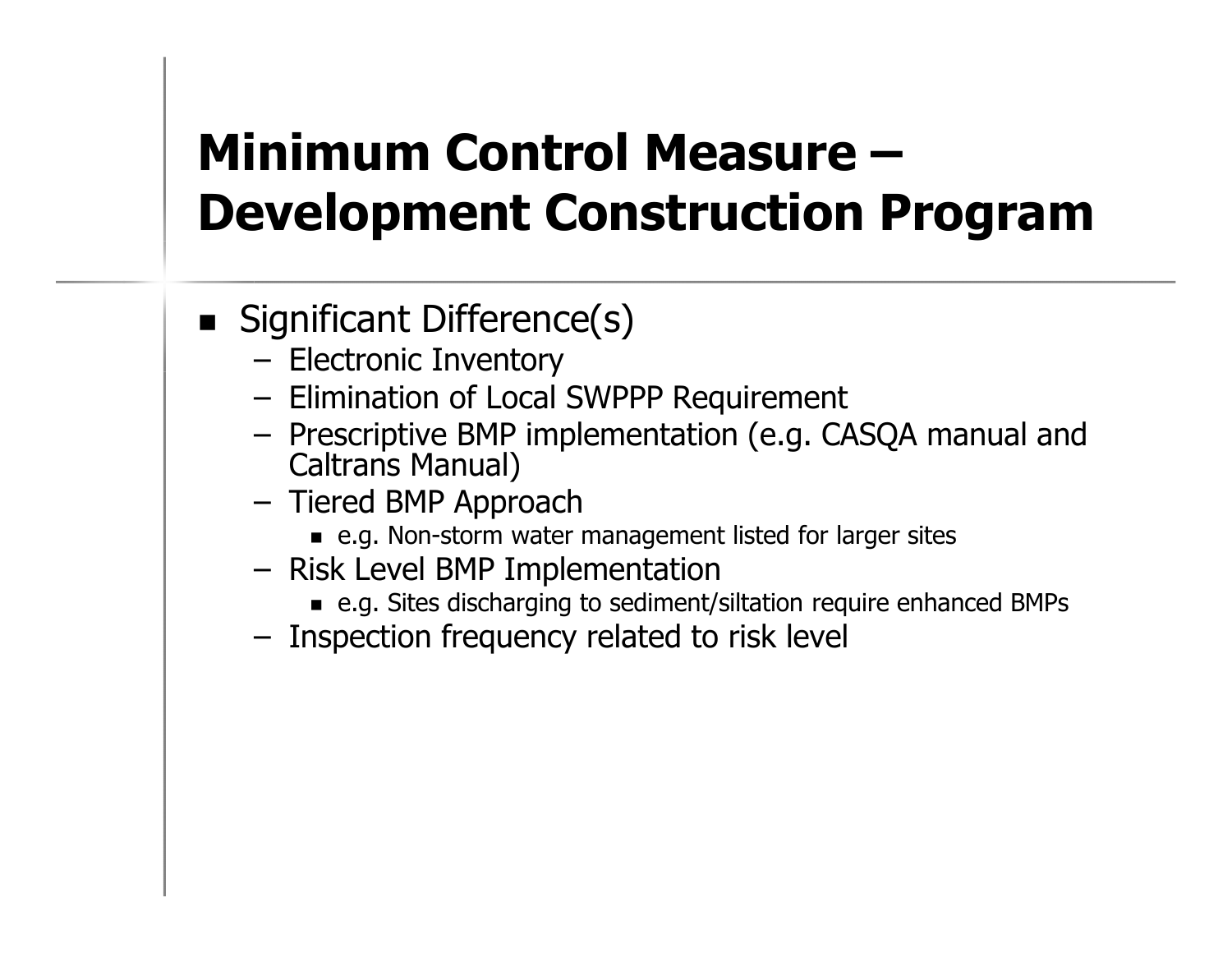#### Minimum Control Measure –Illicit Connections and Illicit Discharges Elimination

- Effectively prohibit non-storm water discharges to the MS4
- **EXEGE Requirements** 
	- MS4 mapping
	- Implementation of Non-Stormwater Outfall-Based Monitoring Program to Detect IC/IDs
	- Development procedures for conduc Development procedures for conducting source investigations for IC/IDs
	- Davalonmant of procad Development of procedures for eliminating for IC/IDs
	- Mechanism for public reporting of illicit discharges
	- Spill response plan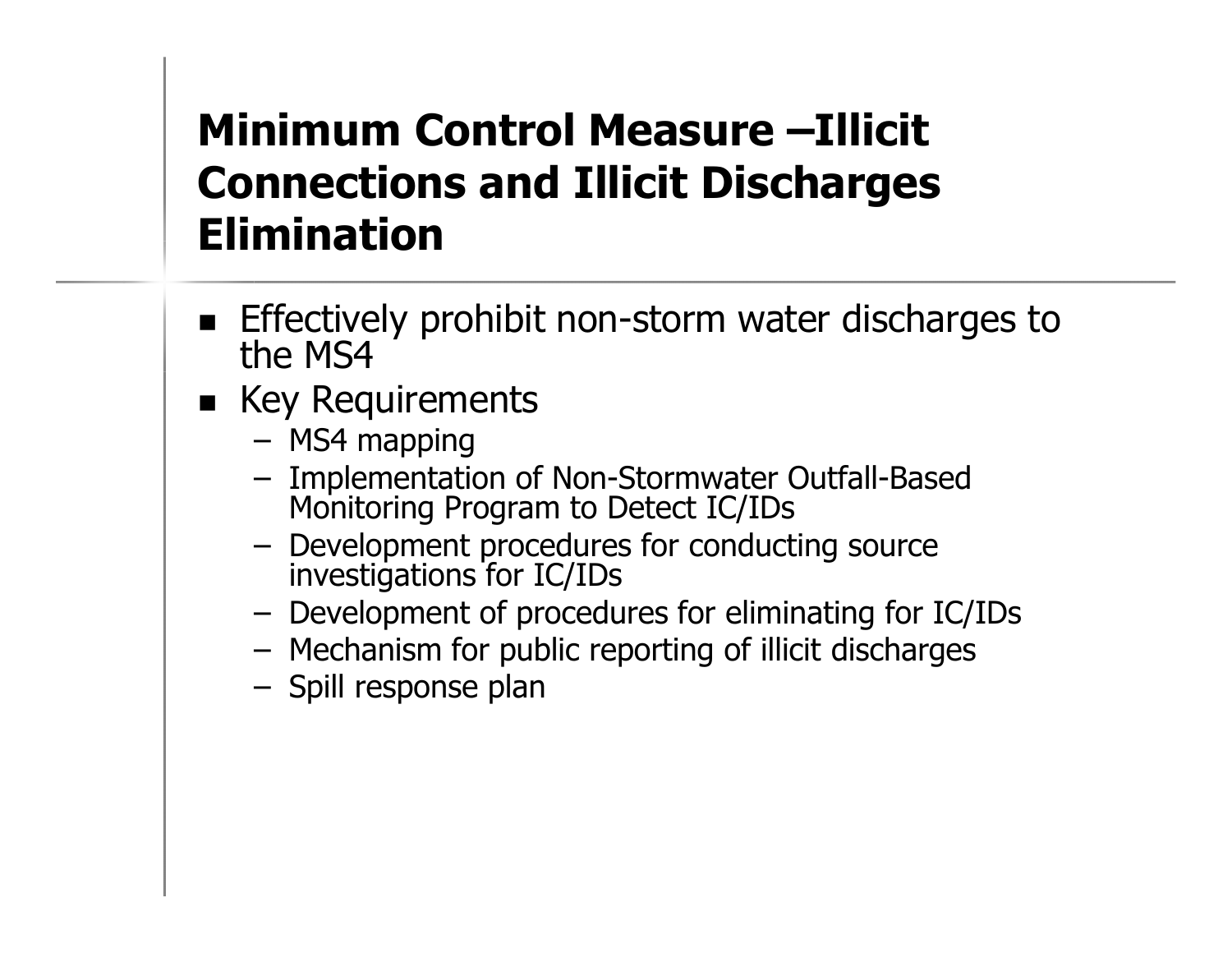#### Minimum Control Measure –Illicit Connections and Illicit Discharges Elimination

- Significant Difference(s)
	- Elimination of illicit connection screening for all MS4 pipes of a given size
	- I Ica of fiald c: Use of field sampling/monitoring to identify potential ICs/IDs
	- Davelo Development of a protocol to eliminate ICs/IDs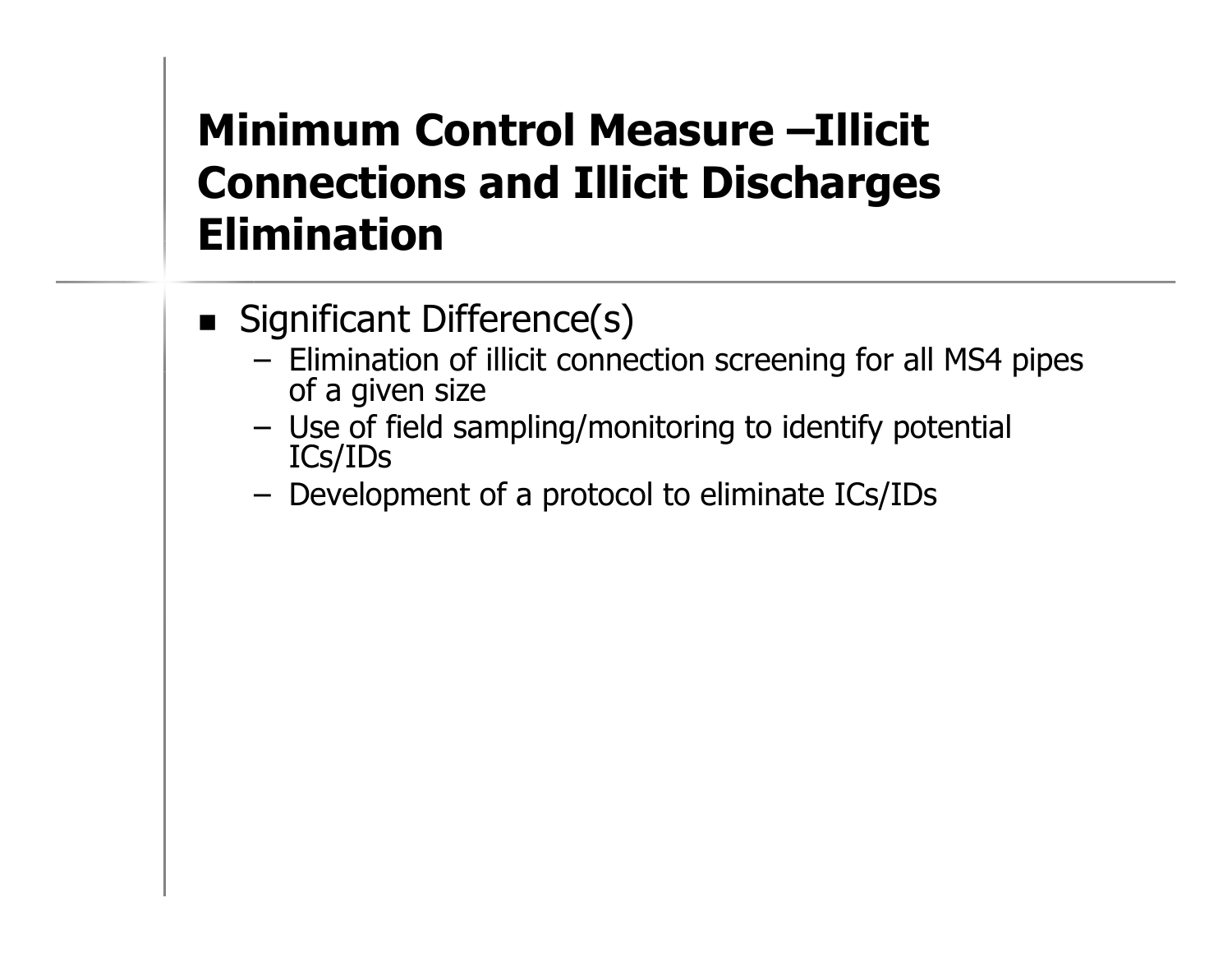#### Minimum Control Measure – Public Agency Activities Program

- Minimize storm water pollution impacts from permittee owned or operated facilities and activities
- Key Requirements
	- Maintain an inventory and map of all Permittee-owned or operated facilities
	- Implement activity specific BMPs (such as catch basin Improment activity, specific BMPs (such as catch basin cleaning, open channel maintenance, street sweeping, and appropriate pesticide application)
	- Conduct inventory of retrofitting opportunities
	- Training of employees and contractors